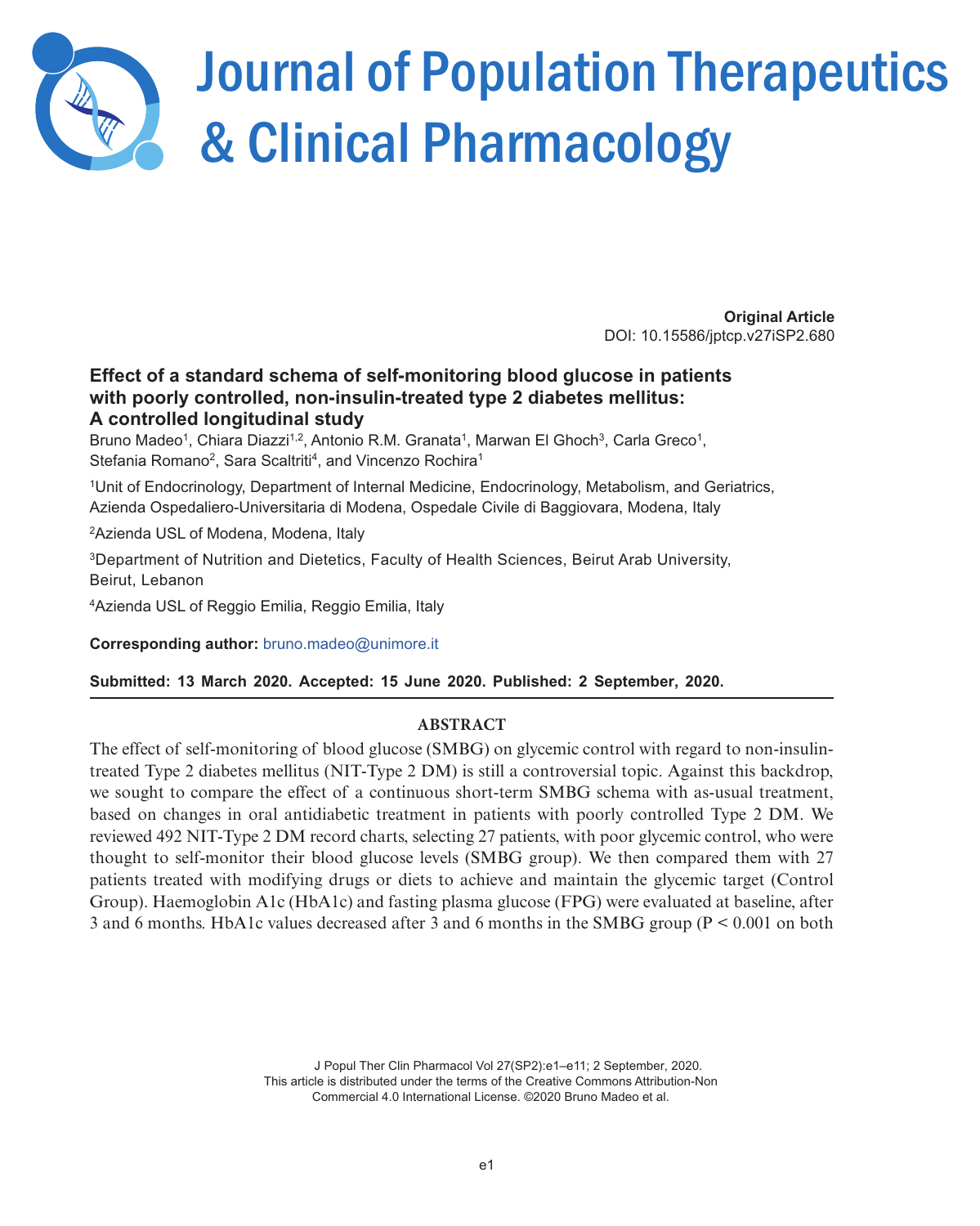occasions) and in the control group ( $P < 0.05$  and  $P < 0.01$ , respectively), but without a significant difference between the two groups when compared at the same time. The FPG progressively decreased in both groups, reaching a significant difference in the SMBG group after 3 months and in the control group after 6 months, and without a significant difference between the two groups. The SMBG schema used in our study could be adopted for target groups before proceeding to the next therapeutic enhancement drug step, representing a useful tool that can help diabetic patients in raising awareness of and treating their disease.

**Keywords:** *glycated haemoglobin, non-insulin-treatmented type 2 diabetes, self-monitoring of blood glucose*

#### **INTRODUCTION**

Type 2 diabetes mellitus (Type 2 DM) is an extremely complex and chronic illness which usually requires continuous medical care.<sup>1</sup> Its prevalence has been increasing steadily all over the world.1 The reduction in risk factors and the achievement of long-term good glycemic control are the two main goals of its management and in the prevention of short- and long-term complications.1

To the best of our knowledge, significant evidence already exists and supports a range of interventions to improve diabetes outcomes.<sup>1</sup> Further, it has been widely demonstrated that the glycemic control in Type 2 DM depends on different factors such as: (1) the disease's natural evolution, (2) the progression of beta-cell failure, (3) the occurrence of concomitant diseases (cancers, infections, endocrine diseases, etc.), (4) the prolonged use of diabetogenic therapies (e.g., cortisone) and (5) poor patients' compliance with treatment and inadequate lifestyle.<sup>1</sup> In fact, good adherence to treatment remains a key strategy in avoiding or delaying the need for insulin replacement.2

The use of self-monitoring of blood glucose (SMBG) is recommended for Type 1 diabetes mellitus (Type 1 DM) and insulin-treated Type 2 DM.<sup>1</sup> However, the role of SMBG in patients with non-insulin-treated Type 2 DM (NIT-Type 2  $DM$ ) remains controversial,<sup>1</sup> due to conflicting results available in the literature, ranging from

significant<sup>3–10</sup> to absent<sup>11–14</sup> improvements in haemoglobin A1c (HbA1c). That said, HbA1c reduction is generally minor,<sup>4</sup> and SMBG alone does not seem to lower blood glucose levels; this knowledge must be factored into clinical and self-management plans.<sup>1,7</sup>

However, some of these studies involve methodological limitations (i.e., HbA1c levels at baseline are nearly within normal ranges; the absence of a standardized schema for SMBG, etc.). Moreover, they did not investigate the effectiveness of SMBG, when used alone as a therapeutic strategy in improving glycemic control, and the usefulness of the optimal frequency and timing of SMBG.

With this in view, the aim of this study was to compare the effect of the use of a continuous short-term SMBG schema for a limited period with the effect of usual treatment changes in oral antidiabetic drug (OAD) treatment and doses in patients with poorly controlled Type 2 DM. Our hypothesis is that SMBG could increase patients' awareness of the disease, in turn potentially ensuring the best adherence to treatment.

#### **MATERIALS AND METHODS**

# *Study Design*

This is an observational retrospective study.

We reviewed 492 record charts of a group of patients with NIT-Type 2 DM who were under the same clinician and had been referred to the Diabetes Unit of the "Ospedale Civile Estense" Hospital in

J Popul Ther Clin Pharmacol Vol 27(SP2):e1–e11; 2 September, 2020

This article is distributed under the terms of the Creative Commons Attribution-Non

Commercial 4.0 International License. ©2020 Bruno Madeo et al.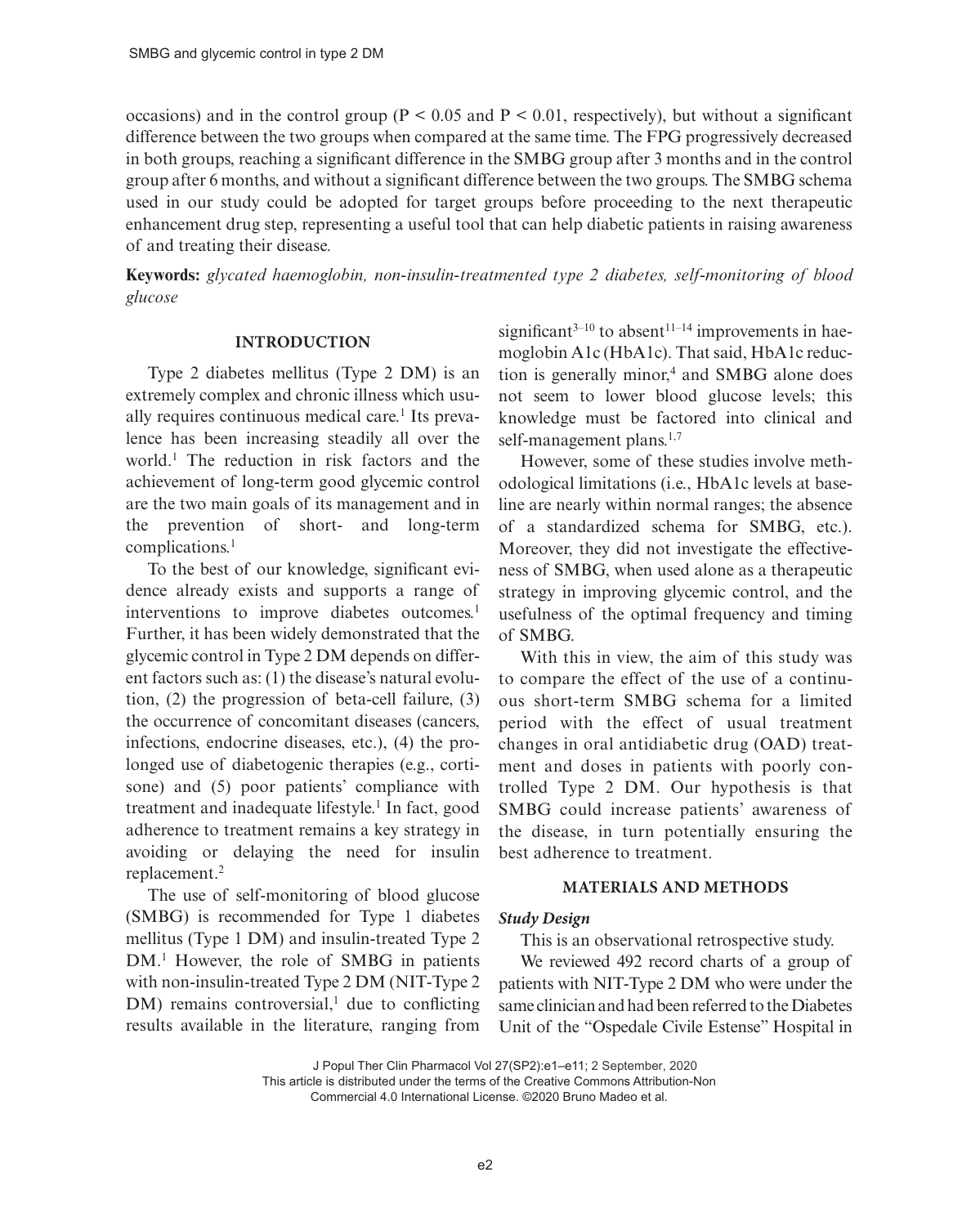Modena, Italy. We eventually selected 27 patients, with poor glycemic control, who were thought to self-monitor their blood glucose levels (SMBG group), and then compared them with 27 patients treated by modifying their OAD regimen (change in drug and/or dose) to achieve and maintain the glycemic target (control group) (Figure 1).

The patients in the SMBG group were selected from among those patients and handed a blood glucometer and a diary to collect blood glucose levels to highlight any secondary failure or low compliance according to the usual clinical practice in our unit.

In fact, these patients did not receive instructions either to interpret the SMBG data or to modify either their lifestyle habits (diet, physical activity) or the dose of the drug they were being treated with, that is, the dose was left unchanged. The patients in the SMBG group monitored their blood glucose according to the following regimen, which is arbitrarily used in the Diabetes Unit: three readings per day (one fasting control before breakfast and two postprandial controls after lunch and after dinner) over 2 days per week (one on working days and one at the weekend) (Figure 2), with the days when the readings are taken changed every week. The patients were also asked to perform an additional measurement whenever symptoms suggesting hypoglycemia or severe hyperglycemia occurred.

Clinical and biochemical data were generally collected after 3 (Visit 2) and 6 months (Visit 3).

#### *Subjects*

We selected 54 record charts of subjects (25 males and 19 females) affected by Type 2 DM with poor glycemic control (HbA1c  $> 7\%$ , 53 mmol/mol) and assigned patients to one of the two groups in the study according to the clinical



**FIG 1**. Flow-chart of the study design.

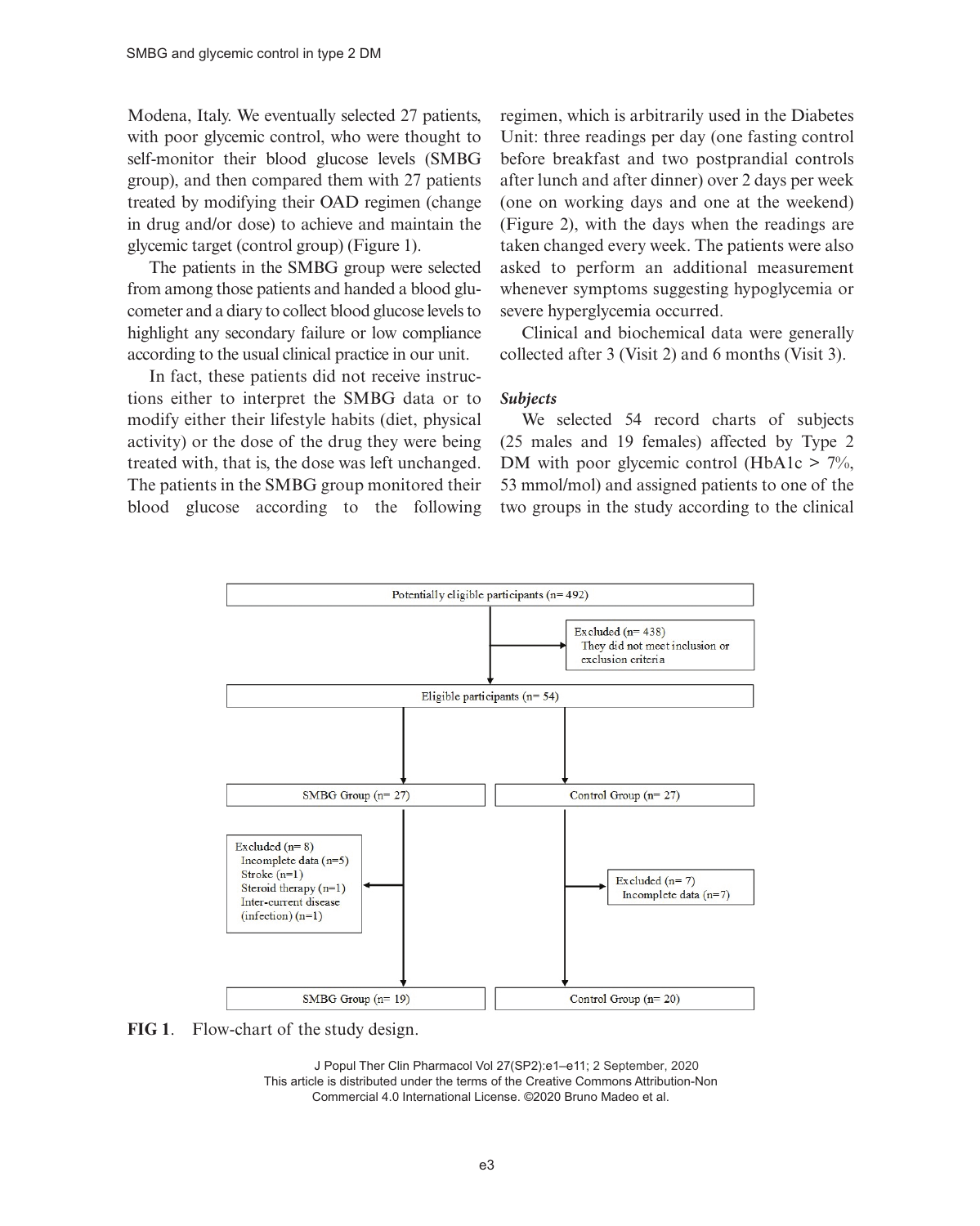|           | Pre-Breakfast | Post-Breakfast | Pre-Lunch | Post-Lunch | Pre-Supper | Post-Supper | <b>Bedtime</b> |
|-----------|---------------|----------------|-----------|------------|------------|-------------|----------------|
| Monday    |               |                |           |            |            |             |                |
| Tuesday   |               |                |           |            |            |             |                |
| Wednesday | x             |                |           | x          |            | X           |                |
| Thursday  |               |                |           |            |            |             |                |
| Friday    |               |                |           |            |            |             |                |
| Saturday  |               |                |           |            |            |             |                |
| Sunday    | x             |                |           | л          |            | X           |                |

**FIG 2**. Examples of focussed SMBG regimen: a comprehensive approach is to perform three tests per day (fasting, post-lunch and post-supper), two times per week (one variable from Monday to Friday representative of a weekday and one variable from Saturday to Sunday representative of a weekend day) and additional measurement in the event of suspected hypoglycemia or severe hyperglycemia.

approach used by the diabetologist (Figure 1): 27 subjects in the SMBG group and 27 in the control group. The inclusion criteria were the following: (1) diagnosis of Type 2 DM over a year ago, (2) being treated with OAD agents not reaching ceiling doses, (3) age  $> 45$  years and (4) previous insulin administration for less than 1 week. The exclusion criteria were the following: (1) Type 1 DM, (2) secondary DM, (3) serious diabetes complications, (4) psychiatric illness, (5) history of alcohol or drugs abuse and (6) pregnancy. The adherence to glucose monitoring was evaluated by collecting data from the home diary and recorded by the blood glucometer, as reported on the record chart of selected patients. Compliance was defined as a monitoring frequency greater than 80% of the planned controls. Data from patients who did not comply with the suggested monitoring regimen were excluded from the study.

On being diagnosed with DM, all the selected subjects underwent a nutritional assessment and

software for Windows (Version 16.1; SPSS Inc., Chicago, IL).

Blood glucose, HbA1c, weight and body mass index (BMI) were the analysed parameters.

Statistical approach was performed by using *per* protocol analysis (19 subjects in the SMBG group and 20 in the control group).

Baseline parameters between the two groups (SMBG group vs. control group) were compared by two-side Analysis of Variance (ANOVA) uni-variate analysis. Similarly, the parameters obtained after 3 and 6 months

received a home dietary schema. Physical activity was low to moderate for both groups of subjects.

The data from 39 of the 54 record charts were considered for final evaluation (Figure 1). Fifteen record charts ( $n = 8$  in the SMBG group and  $n = 7$  in the control group) were excluded because of incomplete data, prolonged use of steroid therapy, major vascular events (cerebral stroke) and intercurrent disease (infection) (Figure 1).

# *Laboratory Assays*

All blood samples were collected at 8.00 a.m. after an overnight fast.

HbA1c, blood glucose, microalbuminuria, total cholesterol, high density lipoproteins cholesterol (HDL cholesterol) and triglycerides were measured by using commercially available kits.

# **STATISTICAL ANALYSIS**

Statistical analysis was performed by using the "Statistical Package for the Social Sciences"

in each of the two groups (SMBG group and control group) were compared with baseline values by using two-side ANOVA univariate analysis. Moreover, the change (increase or decrease) from baseline was calculated for each variable considered. The end-point change difference between two groups was evaluated by two-side ANOVA univariate.

Categorical data were compared between SMBG and control groups by using Fisher's exact test.

For all comparisons, P values < 0.05 were considered statistically significant.

J Popul Ther Clin Pharmacol Vol 27(SP2):e1–e11; 2 September, 2020 This article is distributed under the terms of the Creative Commons Attribution-Non Commercial 4.0 International License. ©2020 Bruno Madeo et al.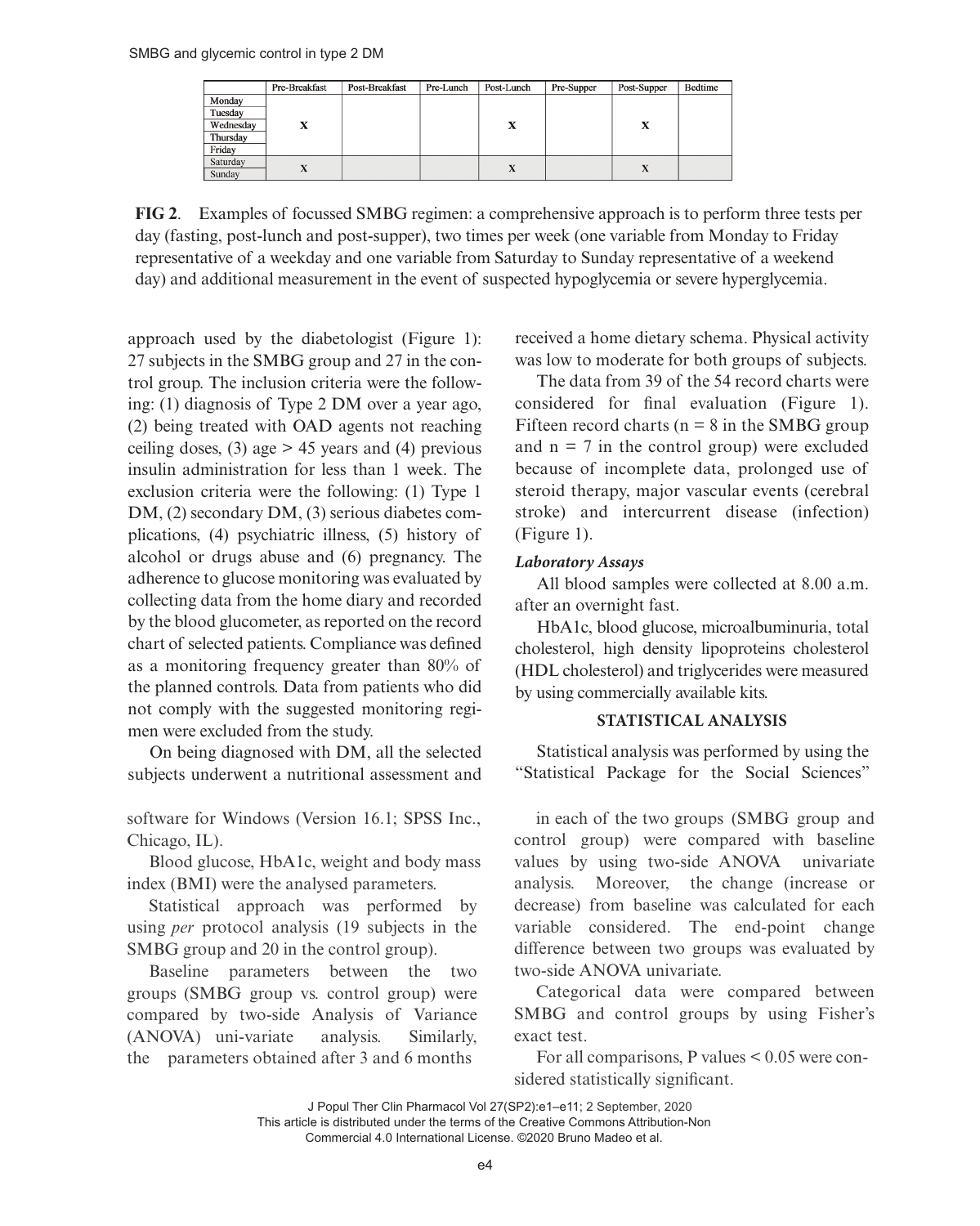# **ETHICAL COMMITTEE**

Written informed consent for participation in the study was obtained from each subject. The local institutional review board (Comitato Etico di Modena) approved the study (N. 212/16).

# **RESULTS**

The analysed data concern only the 39 subjects (19 in the SMBG group and 20 in the control group) with complete data (Figure 1). The two groups did not differ in terms of the baseline parameters (Table 1).

The data for the SMBG group are from 19 patients: seven females (37%) and 12 males (63%), mean age 65  $\pm$  7.7 years [mean  $\pm$ standard deviation (SD)], mean duration of diabetes 10.6  $\pm$  6.8 years (mean  $\pm$  SD) (Table 1). The Control group data are from 20 patients: seven females (35%) and 13 males (65%), mean age  $62.7 \pm 9.6$  years (mean  $\pm$  SD), mean duration of diabetes  $9.8 \pm 9.1$  years (mean  $\pm$ SD) (Table 1).

All the patients were receiving OAD treatment, that is, a combined oral therapy for the majority of the subjects (63.2% of the SMBG group and 60.0% of the control group) (Table 1). The antidiabetic agents administrated as mono-therapy were: metformin for six subjects (31.6%) from the SMBG group and six subjects (30.0%) from the control group; sulphonylurea for one subject (5.3%) from the SMBG group and two subjects (10.0%) from the control group (Table 1).

Moreover, the control group comprised a lower number of patients with diabetic retinopathy (one vs. three patients) (Table 1). Finally, subjects in the control group revealed a trend for higher triglycerides without a statistical difference, compared with the SMBG group.

In both groups, no episodes of severe hypoglycemia were reported during the period examined on the record charts.

# *HbA1c*

HbA1c values progressively and significantly decreased after 3 and 6 months from baseline, both in the SMBG group  $[8.4 \pm 0.6 \text{ vs. } 7.7 \pm 0.7\%]$  $(68 \pm 17 \text{ vs. } 61 \pm 16 \text{ mmol/mol})$ ,  $P < 0.001$ , and 8.4  $\pm$  0.6 vs. 7.5  $\pm$  0.7% (68  $\pm$  17 vs. 58  $\pm$ 16 mmol/mol),  $P \le 0.001$ , respectivelyl and in the control group  $[8.5 \pm 1.0 \text{ vs. } 8.0 \pm 1.1\%$  (69  $\pm$  13 vs. 64  $\pm$  11 mmol/mol), P < 0.05 and 8.5  $\pm$  1.0 vs.  $7.7 \pm 1.0\%$  (69  $\pm$  13 vs. 61  $\pm$  13 mmol/mol),  $P < 0.01$ , respectively] (Figure 3).

HbA1c value changes at the third and sixth months from baseline were not significantly different between the two groups (Table 2).

# *Glycemia*

A progressive fasting plasma glucose (FPG) decrease was observed in both groups during the study. However, this glycemic improvement was statistically significant in the SMBG group only at the third month versus baseline ( $175 \pm 33.8$  vs. 163  $\pm$  25.8, P < 0.05), while it was only significant in the control group at the sixth month versus baseline (188.2  $\pm$  46.1 vs. 159.1  $\pm$  33.3, P < 0.05) with a trend for lower glycemia at the third month versus baseline  $(188.2 \pm 46.1 \text{ vs. } 165.4 \pm 38.1)$ .  $P = 0.06$ ). Glycemia value changes at the third and sixth months from baseline were not significantly different between the two groups (Table 2).

# *Weight and BMI*

 Significant changes in weight (data not shown) and BMI (Table 2) were not observed in either of the two groups.

# **DISCUSSION AND CONCLUSIONS**

In this observational retrospective study, we observed that the standard schema used for SMBG improved the glycemic profile in patients with poorly controlled NIT-Type 2 DM during

J Popul Ther Clin Pharmacol Vol 27(SP2):e1–e11; 2 September, 2020 This article is distributed under the terms of the Creative Commons Attribution-Non Commercial 4.0 International License. ©2020 Bruno Madeo et al.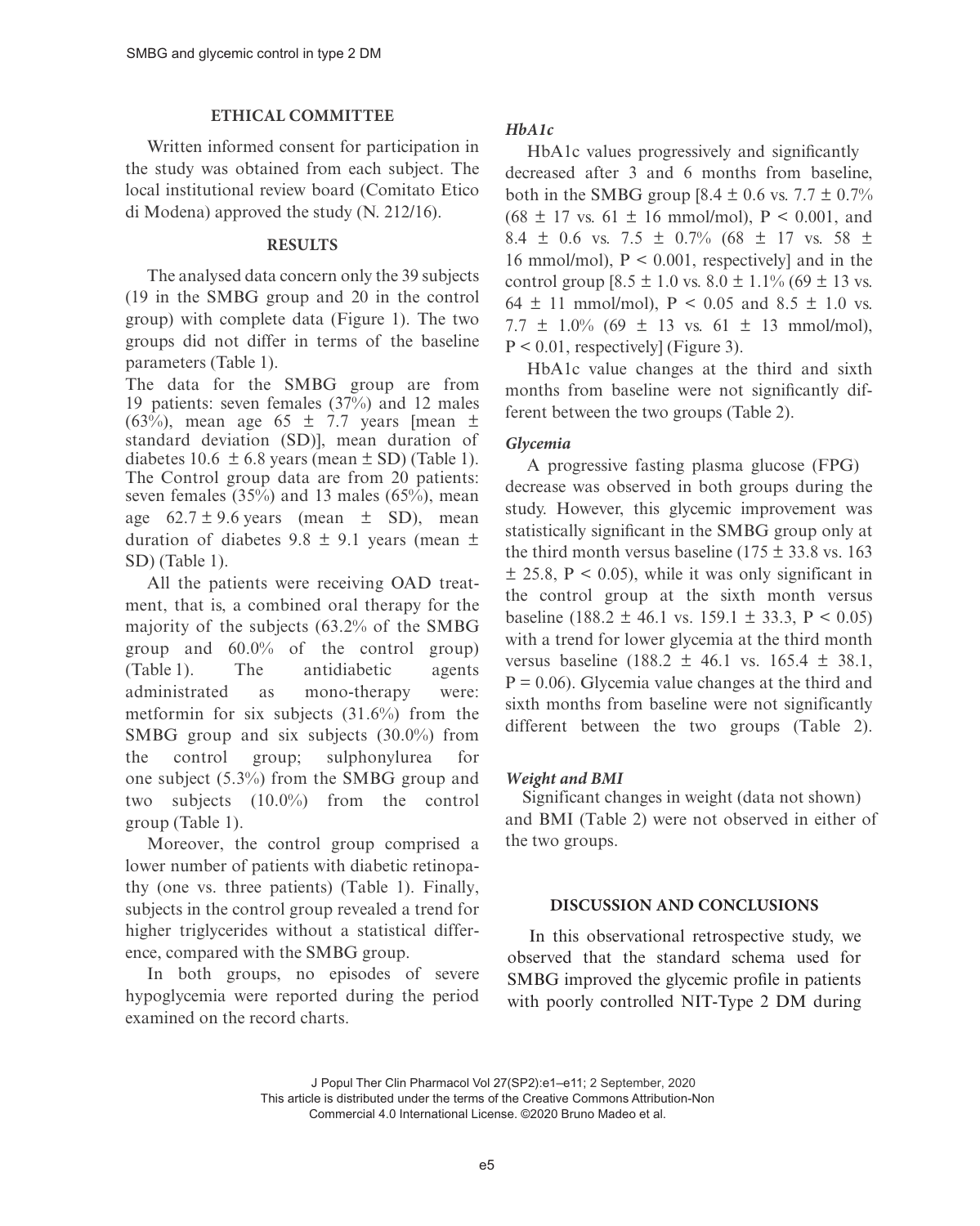| Characteristics                  | <b>SMBG</b> Group<br>$(n=19)$ | <b>Control Group</b><br>$(n=20)$ | P values |  |
|----------------------------------|-------------------------------|----------------------------------|----------|--|
| Age (years)                      | $65 \pm 7.7$                  | $62.7 \pm 9.6$                   | 0.33     |  |
| Men                              | 12 (63%)                      | 13 (65%)                         |          |  |
| Duration of diabetes (years)     | $10.6 \pm 6.8$                | $9.8 \pm 9.1$                    | 0.74     |  |
| Diabetes treatment               |                               |                                  |          |  |
| Mono-therapy                     | $7(36.8\%)$                   | 8 (40%)                          | 0.90     |  |
| Metformin                        | 6(31.6%)                      | $6(30\%)$                        | 0.81     |  |
| Sulphonylurea                    | $1(5.3\%)$                    | $2(10\%)$                        | 0.96     |  |
| Combined oral therapy            | 12 (63.2%)                    | 12 (60%)                         | 0.89     |  |
| Diabetes related complications   |                               |                                  |          |  |
| Cardiovascular complications *   | 3(15.7%)                      | $2(10\%)$                        | 0.95     |  |
| Diabetic retinopathy             | 3(15.7%)                      | 1(5%)                            | 0.56     |  |
| Microalbuminuria                 | 6(31.5%)                      | $6(30\%)$                        | 0.81     |  |
| Neuropathy                       | $0(0\%)$                      | 1(5%)                            | 0.96     |  |
| Cigarette consumption            |                               |                                  |          |  |
| Never smoked                     | 3(15.7%)                      | 3(15%)                           | 0.71     |  |
| Former smoker                    | $7(36.8\%)$                   | $8(40\%)$                        | 0.90     |  |
| Current smoker                   | $4(21.0\%)$                   | 5(25%)                           | 0.93     |  |
| Not specified                    | 5(26.3%)                      | 4(20%)                           | 0.93     |  |
| BMI $(kg/m2)$                    | $28.1 \pm 4.3$                | $28.9 \pm 4.6$                   | 0.58     |  |
| $HbA_{1c}$ (%)                   | $8.4 \pm 0.6$                 | $8.5 \pm 1.0$                    | 0.79     |  |
| $HbA_{1c}$ (mmol/mol)            | $68 \pm 17$                   | $69 \pm 13$                      | 0.79     |  |
| FPG (mg/dl)                      | $175 \pm 33.7$                | $188.2 \pm 46.1$                 | 0.58     |  |
| Total cholesterol levels (mg/dl) | $199.0 \pm 43.0$              | $195.4 \pm 55.6$                 | 0.84     |  |
| HDL cholesterol levels (mg/dl)   | $49.7 \pm 18.4$               | $39.2 \pm 13.0$                  | 0.07     |  |
| Triglyceride levels (mg/dl)      | $132 \pm 87.9$                | $211 \pm 151.8$                  | 0.09     |  |

**TABLE 1.** Baseline Characteristics of Patients with Non-Insulin Treated Type 2 Diabetes Mellitus

*BMI, body mass index; FPG, fasting plasma glucose; SMBG, self-monitoring of blood glucose; HbA1c, hba1c glycosylated hemoglobin A1c; HDL cholesterol, high density lipoproteins cholesterol.*

*Values are represented as mean ± standard deviation (SD) or percentages in parenthesis unless stated otherwise. \*Altered ECG, previous acute myocardial infarction.*

oral hypoglycemic treatment with no ceiling dos-age and without training on how to interpret their blood glucose readings.

Controversial data are available from the literature on the role of SMBG in evaluating the effect on  $HbA1c,$ <sup>5,6,9–13</sup> while

only a few studies have investigated the effect on import-ant clinical end points instead of HbA1c, such as improvements in diabetes-related morbidity and mortality in patients with NIT-Type 2 DM.<sup>8</sup>

J Popul Ther Clin Pharmacol Vol 27(SP2):e1–e11; 2 September, 2020 This article is distributed under the terms of the Creative Commons Attribution-Non Commercial 4.0 International License. ©2020 Bruno Madeo et al.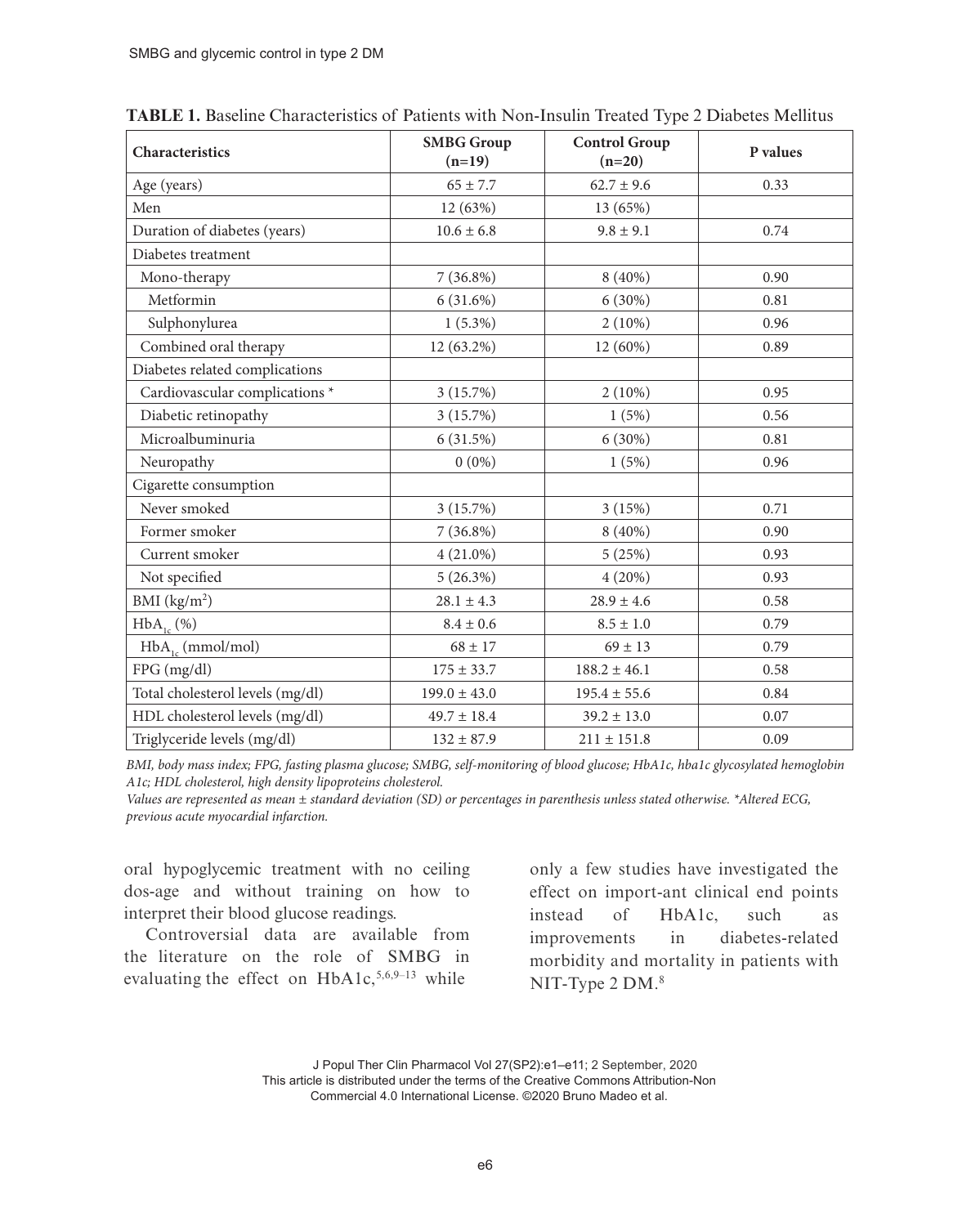| Variable                   | <b>SMBG</b> group | Control group    | P value for difference<br>between groups |  |
|----------------------------|-------------------|------------------|------------------------------------------|--|
| $HbA_{1c}$                 |                   |                  |                                          |  |
| Baseline                   |                   |                  |                                          |  |
| $\%$                       | $8.4 \pm 0.6$     | $8.5 \pm 1.0$    |                                          |  |
| mmol/mol                   | $68 \pm 17$       | $69 \pm 13$      |                                          |  |
| 3 months                   |                   |                  |                                          |  |
| $\%$                       | $7.7 \pm 0.7$     | $8.0 \pm 1.1$    |                                          |  |
| mmol/mol                   | $61 \pm 16$       | $64 \pm 11$      |                                          |  |
| Change                     | $-0.7 \pm 0.5$    | $-0.5 \pm 1.1$   | 0.345                                    |  |
| 6 months                   |                   |                  |                                          |  |
| $\%$                       | $7.5 \pm 0.7$     | $7.7 \pm 1.0$    |                                          |  |
| mmol/mol                   | $58 \pm 16$       | $61 \pm 13$      |                                          |  |
| Change                     | $-0.9 \pm 0.7$ )  | $-0.8 \pm 1.1$   | 0.620                                    |  |
| Glycemia (mg/dL)           |                   |                  |                                          |  |
| Baseline                   | $175.0 \pm 33.8$  | $188.2 \pm 46.1$ |                                          |  |
| 3 months                   | $163.0 \pm 25.8$  | $165.4 \pm 38.1$ |                                          |  |
| Change                     | $-12.1 \pm 18.7$  | $-22.9 \pm 54.0$ | 0.865                                    |  |
| 6 months                   | $160.3 \pm 31.4$  | $159.1 \pm 33.3$ |                                          |  |
| Change                     | $-14.7 \pm 42.6$  | $-29.2 \pm 55.4$ | 0.833                                    |  |
| BMI $(kg/m2)$              |                   |                  |                                          |  |
| Baseline<br>$28.1 \pm 4.3$ |                   | $28.9 \pm 4.6$   |                                          |  |
| 3 months<br>$28.0 \pm 4.4$ |                   | $29.0 \pm 4.6$   |                                          |  |
| $-0.1 \pm 0.3$<br>Change   |                   | $0.1 \pm 0.4$    | 0.458                                    |  |
| 6 months                   | $27.9 \pm 4.4$    | $29.1 \pm 4.6$   |                                          |  |
| Change                     | $-0.2 \pm 0.5$    | $0.1 \pm 0.5$    | 0.496                                    |  |

**TABLE 2.** Changes in HbA1c Levels, Glycemia and BMI between Baseline and 3 and 6 Months Respectively, in SMBG Group and Control Group

*P-value, for difference between the two groups; BMI, body mass index; SMBG, self-monitoring of blood glucose. Values are means (standard deviations).*

The reason behind these discrepancies may be due to methodological differences such as inclusion criteria and the protocol of the intervention adopted: in particular, (1) the glycemic control at baseline, (2) the duration of the disease and (3) training and support concerning the timing, interpretation and use

of results to change drug prescriptions or potential corrections of patients. For instance, in the diabetes glycaemic education and monitoring study trial, poor SMBG efficacy in glycemic control could be related to an almost wellcontrolled glycemic profile [mean HbA1c 7.5% (58 mmol/mol)] for patients with NIT-Type 2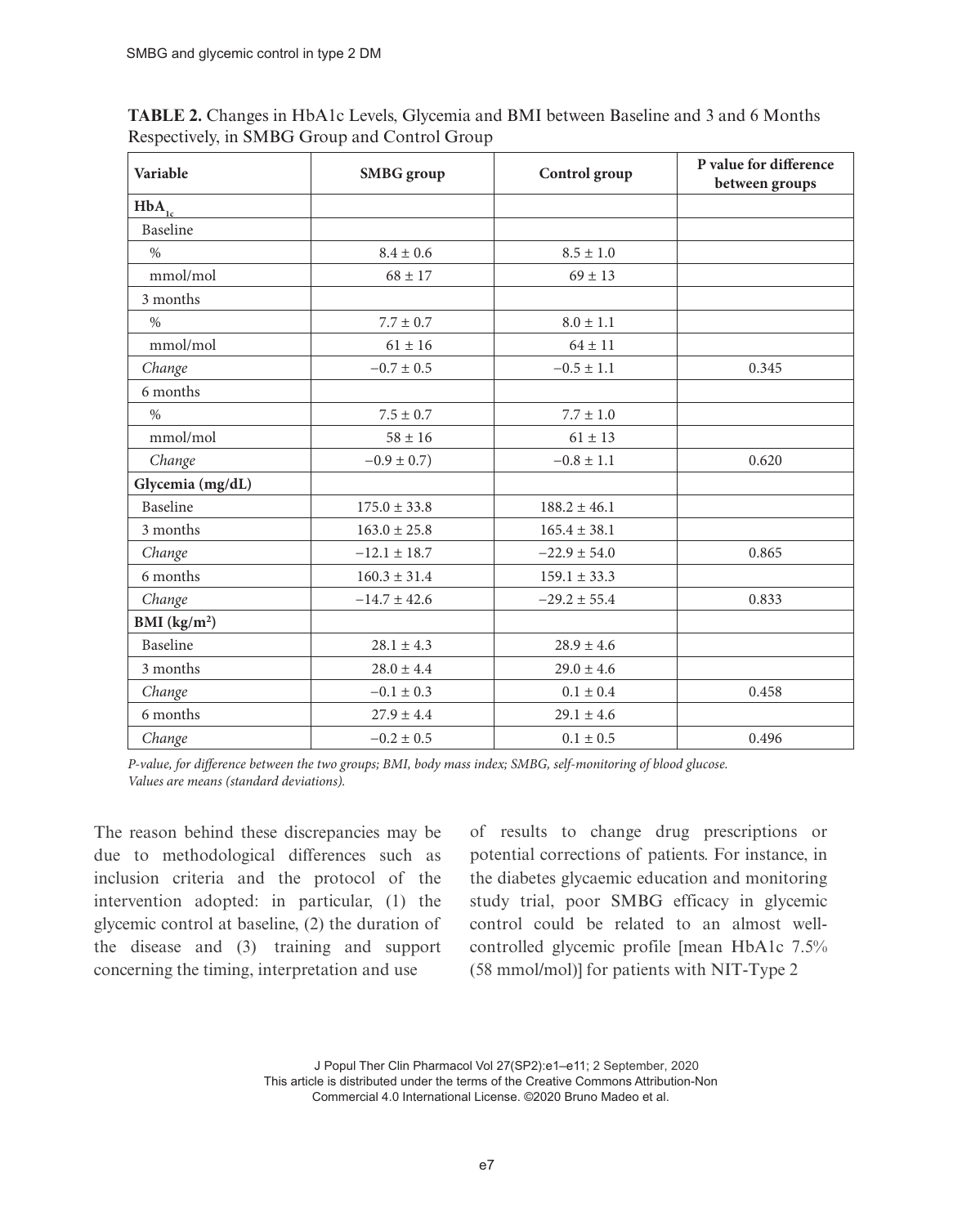DM12,15 at the time of enrolment. However, to achieve significant results, a larger sample of patients is needed.<sup>10</sup> In contrast with the present study, patients with poorer glycemic control were selected. In fact, according to previous studies, a higher level of HbA1c at baseline represents a predictive factor concerning an improvement in glycemic control by  $SMBG<sub>2</sub>$ <sup>6</sup> as confirmed by Young et al., $^{14}$  even if this effect on HbA1c is lost in long-term follow-up.<sup>14</sup>

The ESMON 1-year trial<sup>13</sup> showed that SMBG did not improve glycemic control in NIT-Type 2 DM, but the subjects in this trial had had a recent diagnosis of diabetes, while, in this study, patients had a longer duration of illness. These results only support the conclusion that a rapid and major improvement in glycemic control, due to the initiation or aggressive use of antidiabeticagents, could limit the contribution of SMBG to disease management.

Unlike other several studies suggesting the effectiveness of SMBG in improving glycemic control in patients with NIT-Type 2 DM,3–7,9,16 in our case, patients were not given any information about the blood glucose target to be achieved or changes in lifestyle (diet, physical activity) to be implemented. Because we did not monitor adherence to therapy, physical activity and changes to diet of patients with validated tools, we can only speculate that the improvement obtained by SMBG in our study could be the result of enhancing motivation and maintaining adherence to diet, physical activity and drug regimens, informed by an awareness of abnormal glucose values. Taking into account that many patients are unaware of the disease, because Type 2 DM is not generally accompanied by significant symptoms, as is the case with other chronic diseases. This lack of

significant symptoms and the consequential lack of awareness of the disease could explain the poor adherence to therapy in most patients.<sup>2</sup> However, it is noteworthy that all our patients were not administrated a ceiling dosage; thus, they were not involved in a secondary failure to oral hypoglycemic agents, and it could be assumed that such results would have been out of reach if our patients had been at the ceiling dosage. Moreover, another possible explanation of SMBG efficacy in relation to glycemic control in our study could be the "novelty procedure effect." Accordingly, our patients were new users of the SMBG procedure, and this could be a short-term effect.<sup>17</sup>

A further important aspect was the SMBG schema used among our patients. Most previous studies provide information on the protocol (intensity and frequency) used<sup>5,12</sup> or use a standard protocol, merely to indicate the total number of daily or weekly blood glucose checks.6,13 However, the usefulness, optimal frequency and timing of SMBG in patients with NIT-Type 2 DM remain unclear. In our study, we used a standard self-control regimen as previously described (Figure 2), which, although arbitrary, was based on a criterion of maximum reading representation, with minimal discomfort for the patient. Considering that SMBG can raise the level of stress,18 we have reduced the frequency of measurements to maintain the highest representation of glycemic variability linked to different daily activities and provide a good representation of the blood glucose variability during the week under ordinary conditions, with the least possible number of measurements. Hence, due to the improvement in glycemic control achieved with

J Popul Ther Clin Pharmacol Vol 27(SP2):e1–e11; 2 September, 2020 This article is distributed under the terms of the Creative Commons Attribution-Non Commercial 4.0 International License. ©2020 Bruno Madeo et al.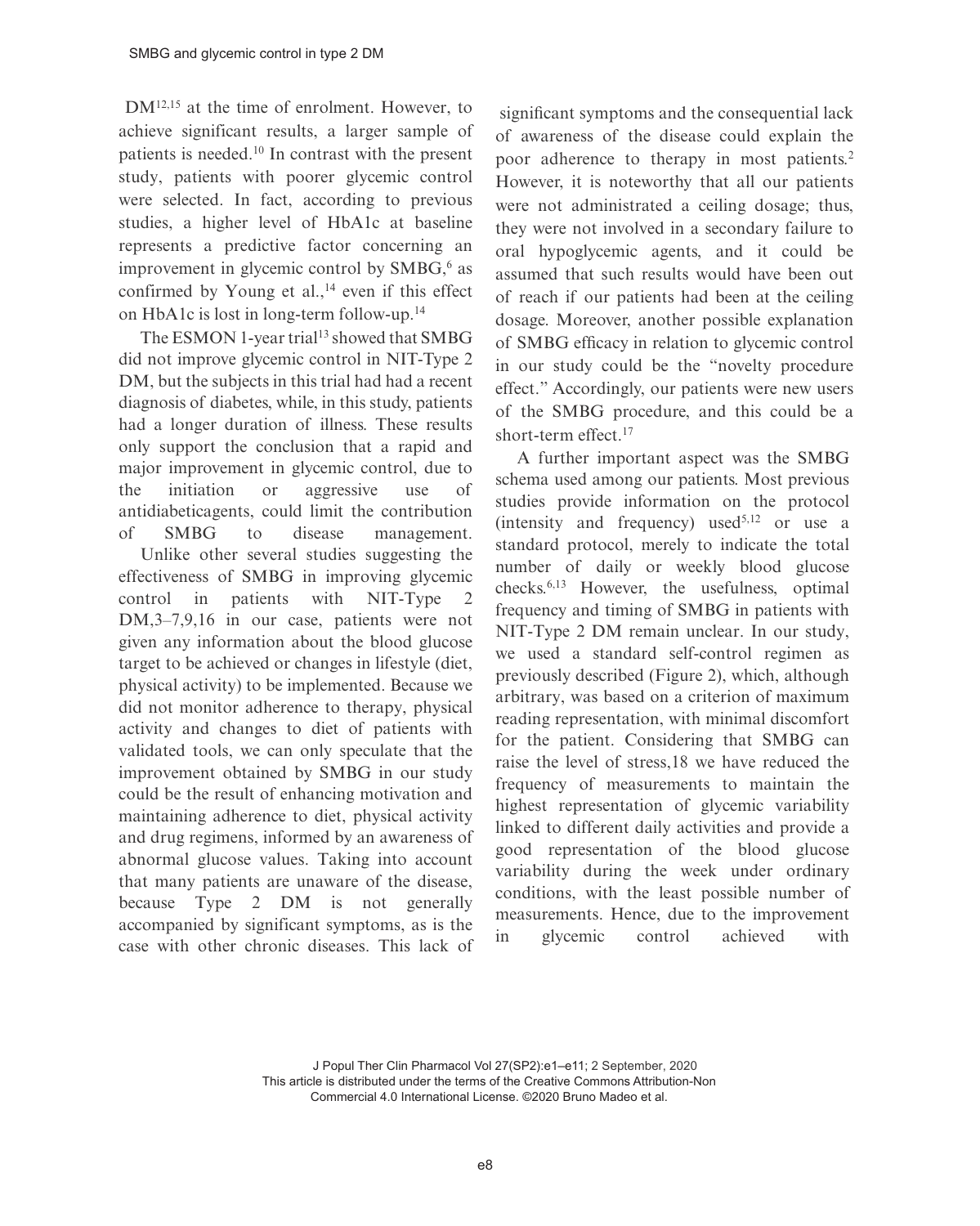the proposed SMBG schema, we suggest its adoption as a strategy in patients with poorly controlled NIT-Type 2 DM, before implementing the drug therapy.

Furthermore, as reported by other studies, $5$ in our case, body weight was not reduced during the follow-up. This could indirectly indicate that improvements in blood glucose pro-files seen in our study were not because of weight loss, as the latter is considered to be an effective therapeutic strategy in the treatment of Type 2 DM.<sup>1</sup>

Our study involves some limitations, the foremost of which are the retrospective design, the short-term duration of follow-up and the small sample size. Accordingly, even though the patients included in the study were to minimize selection bias, the latter may be not completely avoided due to the retrospective nature of the study. Moreover, data were obtained from a single unit by applying one treatment protocol, which meant that external validation was required. Hence, future research should be designed by taking these

 limitations into account. Nevertheless, important clinical implications can be evinced from the study. First, taking into account the most recent literature suggesting that selfmonitoring may be useful when coupled with a  $t$ reatment adjustment programme,<sup>1</sup> clinicians should be aware of the effectiveness of SMBG as a strategy that can improve glycemic control in patients with poorly controlled Type 2 DM receiving OAD agents with no ceiling dosage. In addition, this finding should be emphasized and discussed with patients as a possible motivational aid.

In conclusion, the standard SMBG regimen used in our study could be an option to treat target groups, in particular, patients with poorly controlled NIT-Type 2 DM (HbA1c  $> 8\%$ ) and not with a recent diagnosis, before proceeding to the next therapeutic enhancement drug step. This is because SMBG could be a useful tool, which can help diabetic patients in raising awareness of and treating their disease.



**FIG 3**. Change in HbA1c levels after 3 and 6 months in self-monitoring of blood glucose (SMBG) group and control group. The dark grey column represents HbA1c value at baseline; grey column represents HbA1c value at 3 months; and white represents HbA1c value at 6 months. Values are represented as mean ± standard deviation (SD). \*ANOVA was used.

J Popul Ther Clin Pharmacol Vol 27(SP2):e1–e11; 2 September, 2020 This article is distributed under the terms of the Creative Commons Attribution-Non Commercial 4.0 International License. ©2020 Bruno Madeo et al.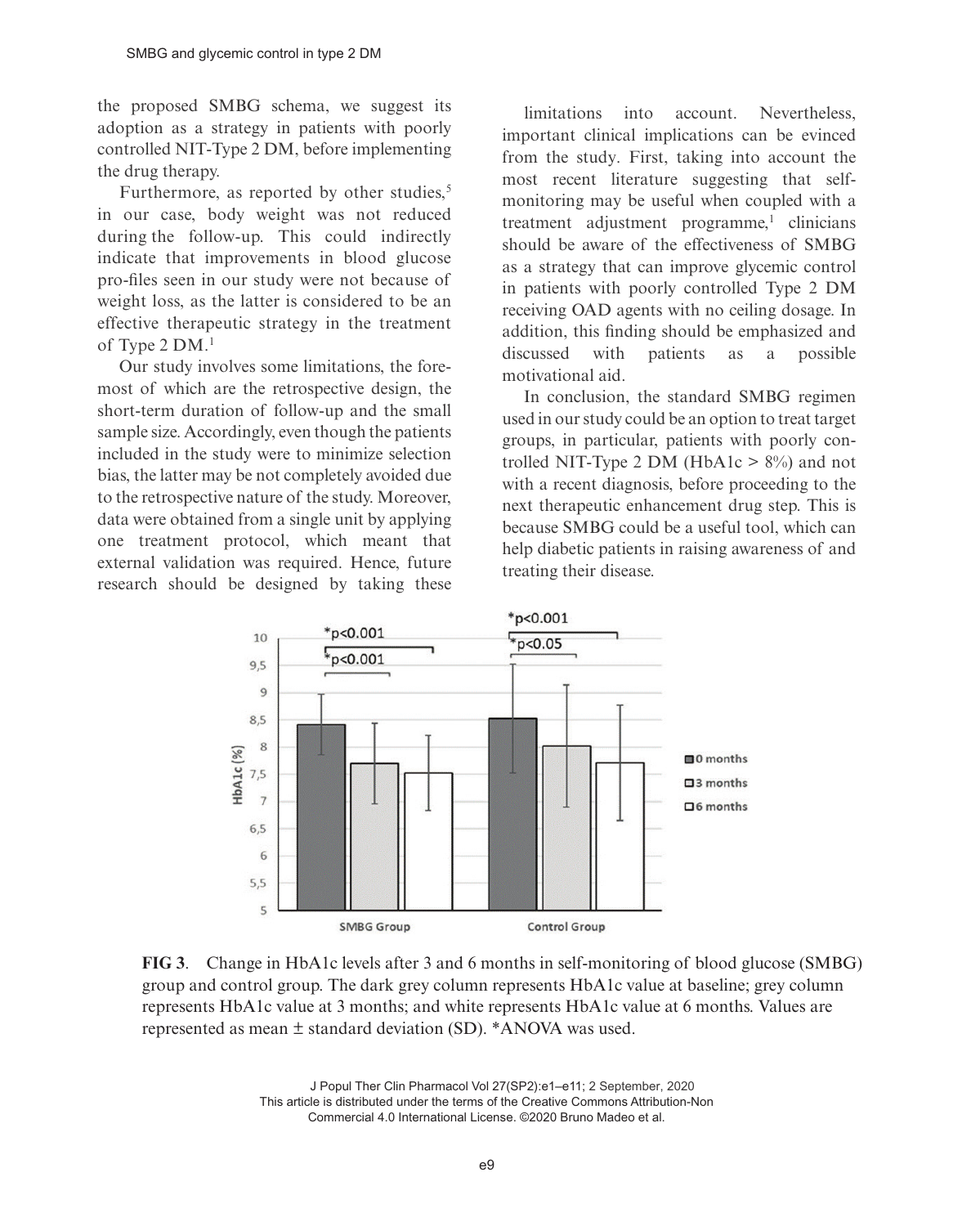# **FUNDING**

This research did not receive any specific grant from funding agencies in the public, commercial or not-for-profit sectors.

# **ACKNOWLEDGEMENTS**

We thank Dr Daniele Santi for his precious support on statistical analysis.

#### **DATA AVAILABILITY STATEMENT**

The datasets supporting the findings of this study are available from the corresponding author [B.M.] on request.

# **COMPLIANCE [WITH ETHICAL STANDARDS](https://doi.org/10.2337/dc20-S007)**

The study was carried in compliance with ethical standards.

## **CONFLICT OF INTEREST**

The authors declare that they have no c[onflict](https://doi.org/10.1007/s00125-005-0083-5) of i[nterest.](https://doi.org/10.1007/s00125-005-0083-5)

All procedures performed in studies involving human participants were in accordance with the ethical standards of the institutional or national research committee and with the 1964 Helsinki declarati[on and its later amendments](https://doi.org/10.1016/j.diabres.2009.10.021) or comparable ethical standards.

The local Institutional Review Board (Comitato Etico di Modena) approved the study (N. 212/16).

For this type of study formal consent is not requ[ired; however, written informed](https://doi.org/10.2337/dc13-0092) consent for participation in the study was obtained from each subject.

# **REFERENCES**

- 1[. American Diabetes Association. S](https://doi.org/10.1046/j.1464-5491.2000.00390.x)tandards of medical care in diabetes. Diabetes Care 2020 Jan;43:S77–88. https://doi.org/10.2337/dc20-S007
- 2. Cramer JA. A systematic review of adherence with medications for diabetes. Diabetes Care 2004;27: [1218–24. https://doi.org/10.2337/diacare](https://doi.org/10.2337/diacare.25.11.1928).27.5.1218
- 3. Muchmore DB, Springer J, Miller M. Selfmonitoring of blood glucose in overweight type 2 diabetic patients. Acta Diabetol 1994;31:215–9. https://doi.org/10.1007/BF00571954
- 4. Coster S, Gulliford MC, Seed PT, et al. Self monitoring in type 2 diabete[s mellitus: A meta-analy](https://doi.org/10.1016/S1262-3636(07)70073-3)[sis. Diabet Med 20](https://doi.org/10.1016/S1262-3636(07)70073-3)00;17:755–61. https://doi. org/10.1046/j.1464-5491.2000.00390.x
- [5. Schwedes](https://doi.org/10.1136/bmj.39247.447431.BE) U, Siebolds M, Mertes G. Mealrelated structured self-monitoring of blood glucose: Effect on diabetes control in noninsulin-treated type 2 diabetic patients. Diabetes Care 2002;25:1928–32. https:// doi.org/10.2337/diacare.25.11.1[928](https://doi.org/10.1136/bmj.39534.571644.BE)
- [6. Guerci B, Drouin P, Grange](https://doi.org/10.1136/bmj.39534.571644.BE) V, et al., ASIA Group. Self-monitoring of blood glucose signifi-cantly improves metabolic control in patients with type 2 diabetes mellitus: The Auto-Surveillance Intervention Active (ASIA) Study. Dia[betes M](https://doi.org/10.1001/jamainternmed.2017.1233)etab [2003;29:587–94. https://d](https://doi.org/10.1001/jamainternmed.2017.1233)oi.org/10.1016/ S1262-3636(07)70073-3
- 7. Welschen LM, Bloemendal E, Nijpels G, et al. Self-monitoring of blood glucose in patients with type 2 diabetes who are not using insulin, Cochrane Database Syst Rev 2005;18(2):CD005060. https:// doi.org/ 10.1002/14651858.CD005060.pub2

J Popul Ther Clin Pharmacol Vol 27(SP2):e1–e11; 2 September, 2020 This article is distributed under the terms of the Creative Commons Attribution-Non Commercial 4.0 International License. ©2020 Bruno Madeo et al.